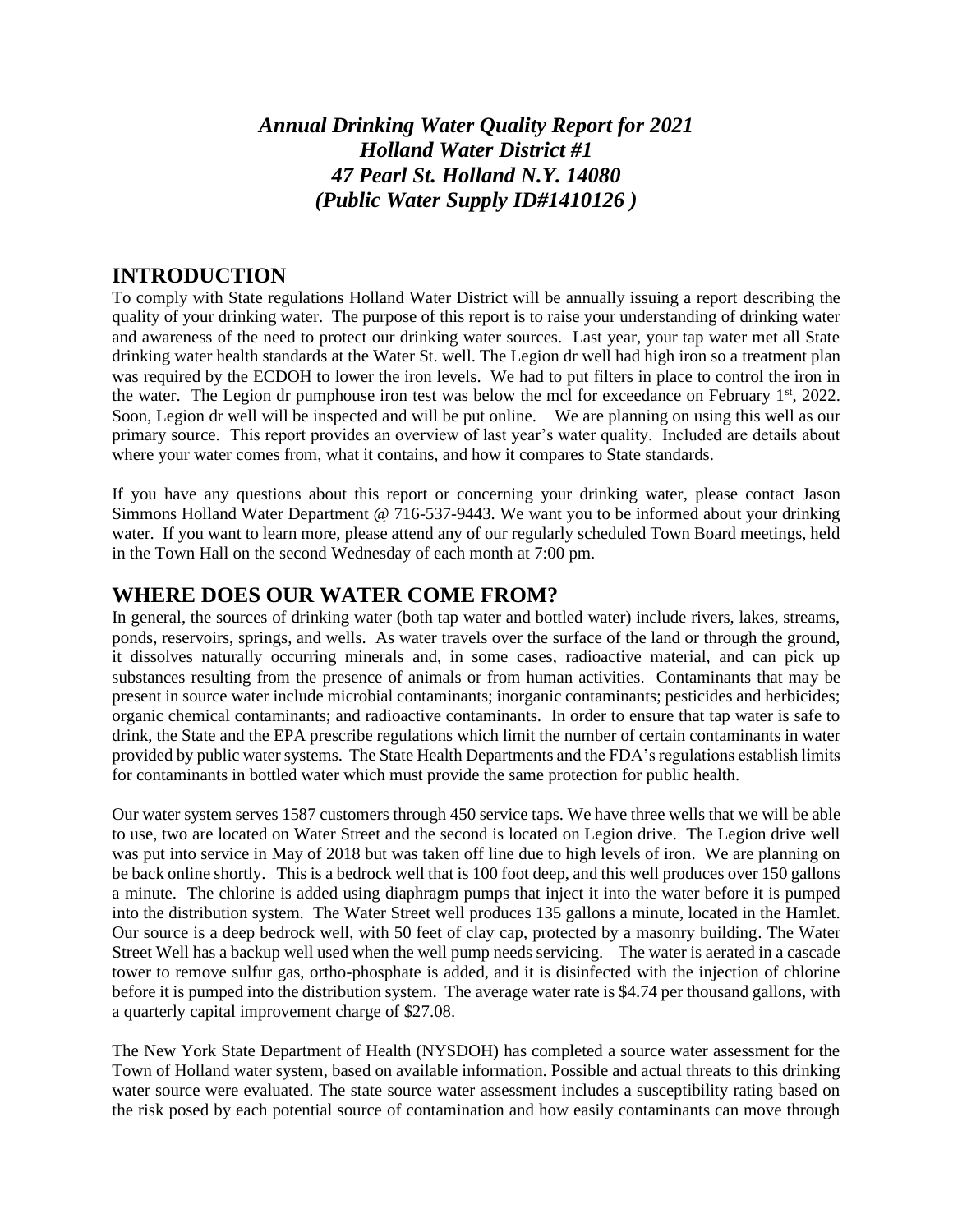the subsurface to the wells. The susceptibility rating is an estimate of the potential for contamination of the source water. It does not mean that the water delivered to consumers is or will become contaminated. See section "Are there contaminants in our drinking water?" for a list of the contaminants that have been detected.

Our water is derived from three drilled wells. The source water assessment has rated these wells as having a medium high susceptibility to enteric bacteria, enteric viruses, cations/anions, halogenated solvents, petroleum products, herbicides/pesticides, other industrial organics, nitrates, and protozoa. These ratings are due primarily to the close proximity of pastures and permitted discharge facilities (industrial/commercial facilities that discharge wastewater into the environment and are regulated by the state and/or federal government) to the wells. Also, the ratings are based on the assumption that the wells draw greater than 100 gallons per minute from the unconfined aquifer.

While the source water assessment rates our well as being susceptible to microbial contamination, please note that our water is disinfected to ensure that the finished water delivered into your home meets New York State's drinking water standards for microbiological contamination. A copy of the assessment, including a map of the assessment area, can be obtained at the Town office.

In 2021 Holland Water Department pumped 43,801,000 gallons at our Water Street pumping station. The Legion drive pumping station pumped 604,000 gallons. This well was not pumped into the distribution system. Some of this water is used for flushing water mains, fighting fires, training firefighters, plant processes, equipment and hydrant testing and some of this water was lost due to leaks. 24,010,100 gallons of water were sold to customers.

## **ARE THERE CONTAMINANTS IN OUR DRINKING WATER?**

As the State regulations require, we routinely test your drinking water for numerous contaminants. These contaminants include: total coliform, inorganic compounds, nitrate, lead and copper, volatile organic compounds, total trihalomethanes, haloacetic acids, radiological and synthetic organic compounds. The table presented below depicts which compounds were detected in your drinking water. The State allows us to test for some contaminants less than once per year because the concentrations of these contaminants do not change frequently. Some of our data, though representative, are more than one year old.

It should be noted that all drinking water, including bottled drinking water may be reasonably expected to contain at least small amounts of some contaminants. The presence of contaminants does not necessarily indicate that water poses a health risk. More information about contaminants and potential health effects can be obtained by calling the EPA's Safe Drinking Water Hotline (800-426-4791) or the Erie County Health Department at 716-961-6800 fax 716-961-6880.

| <b>Table of Detected Contaminants</b> |                |         |                |                 |             |             |                                             |  |
|---------------------------------------|----------------|---------|----------------|-----------------|-------------|-------------|---------------------------------------------|--|
|                                       |                |         | Level          |                 |             |             |                                             |  |
|                                       | Violation      |         | Detected       | Unit of         |             | Regulatory  |                                             |  |
|                                       |                | Date of | (Avg/Max)      | Measure-        |             | Limit (MCL, | Likely Source of                            |  |
| Contaminant                           | Yes/No         | Sample  | (Range)        | ment            | <b>MCLG</b> | TT or AL)   | Contamination                               |  |
| <b>Lead and Copper</b>                |                |         |                |                 |             |             |                                             |  |
|                                       |                |         | $90\% = < 1.0$ |                 |             |             |                                             |  |
|                                       |                |         | $ND-1.9$       |                 |             |             | Corrosion of household<br>plumbing systems; |  |
| Lead                                  | N <sub>0</sub> | 6/12/19 | Note 1         | $\frac{u g}{l}$ | $\Omega$    | $AL=15$     | Erosion of natural deposits                 |  |
|                                       |                |         | $90\% = 0.320$ |                 |             |             | Corrosion of household                      |  |
| Copper                                | No             | 6/12/19 |                | mg/l            | 1.3         | $AL=1.3$    | plumbing, erosion of                        |  |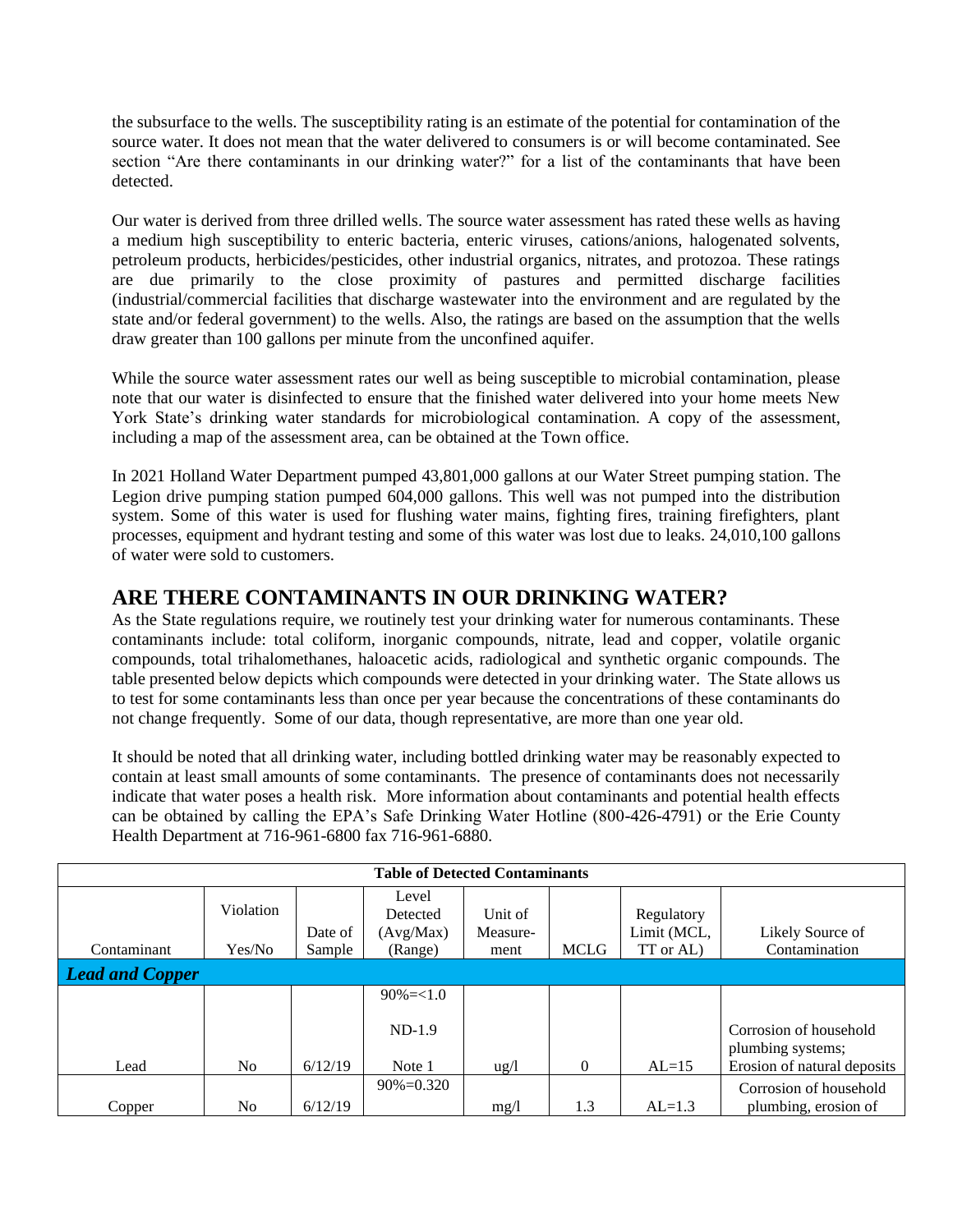|                                                      |                     |                | 0.039-0.380                                        |                     |                  |                     | natural deposits, leaching                                       |  |  |
|------------------------------------------------------|---------------------|----------------|----------------------------------------------------|---------------------|------------------|---------------------|------------------------------------------------------------------|--|--|
|                                                      |                     |                | Note 2                                             |                     |                  |                     | from wood preservatives                                          |  |  |
| <b>Secondary Inorganic Contaminants</b>              |                     |                |                                                    |                     |                  |                     |                                                                  |  |  |
|                                                      |                     |                | Level                                              |                     |                  | Regulatory<br>Limit |                                                                  |  |  |
| Contaminant                                          | Violation<br>Yes/No | Sample<br>Date | Detected                                           | Unit of<br>Measure- | <b>MCLG</b>      | (MCL, TT or         |                                                                  |  |  |
| Iron Well 1                                          | $\rm No$            | 06/02/21       | (Ave/Max)<br>.229                                  | ment<br>mg/L        | $\rm NA$         | AL)<br>0.300        | Likely source<br>Naturally occurring.                            |  |  |
|                                                      |                     |                |                                                    |                     |                  |                     |                                                                  |  |  |
| Manganese Well1                                      | N <sub>o</sub>      | 06/02/21       | 0.084                                              | mg/L                | NA               | 0.300               | Naturally occurring;<br>Indicative of landfill<br>contamination. |  |  |
|                                                      |                     |                | <b>Principal</b>                                   |                     |                  |                     |                                                                  |  |  |
|                                                      |                     |                | <b>Inorganic</b><br><b>Contamina</b><br><b>nts</b> |                     |                  |                     |                                                                  |  |  |
|                                                      |                     |                |                                                    |                     |                  |                     | Discharge of drilling<br>waste or metal refineries               |  |  |
| Barium Well 1                                        | No                  | 8/12/19        | 1550                                               | ug/L                | 2000             | 2000                | erosion of natural deposits                                      |  |  |
|                                                      |                     |                |                                                    |                     |                  |                     |                                                                  |  |  |
| Disinfectant                                         |                     |                |                                                    |                     |                  |                     |                                                                  |  |  |
| Chlorine residual                                    | No                  | various        | $(0.70 - 1.0)$                                     | mg/l                | N/A              | $MRDL=4$            | Water additive used to<br>control microbes                       |  |  |
| Radioactive<br>Contaminants                          |                     |                |                                                    |                     |                  |                     |                                                                  |  |  |
| Gross Alpha<br>(including Radon<br>and Uranium) Well |                     |                |                                                    |                     |                  |                     |                                                                  |  |  |
| $\#1$                                                | $\rm No$            | 6/1/16         | 3.6                                                | pCi/L               | $\boldsymbol{0}$ | 15                  | Erosion of natural deposits                                      |  |  |
| <b>Combined Radium-</b>                              |                     |                |                                                    |                     |                  |                     |                                                                  |  |  |
| 226 & 228<br>Well 1                                  | $\rm No$            | 6/1/16         | 1.08                                               | pCi/L               | $\boldsymbol{0}$ | $\mathfrak{S}$      | Erosion of natural deposits                                      |  |  |
|                                                      |                     |                |                                                    |                     |                  |                     |                                                                  |  |  |
|                                                      |                     |                |                                                    |                     |                  |                     |                                                                  |  |  |
|                                                      |                     |                |                                                    |                     |                  |                     |                                                                  |  |  |
|                                                      |                     |                |                                                    |                     |                  |                     |                                                                  |  |  |
|                                                      |                     |                |                                                    |                     |                  |                     |                                                                  |  |  |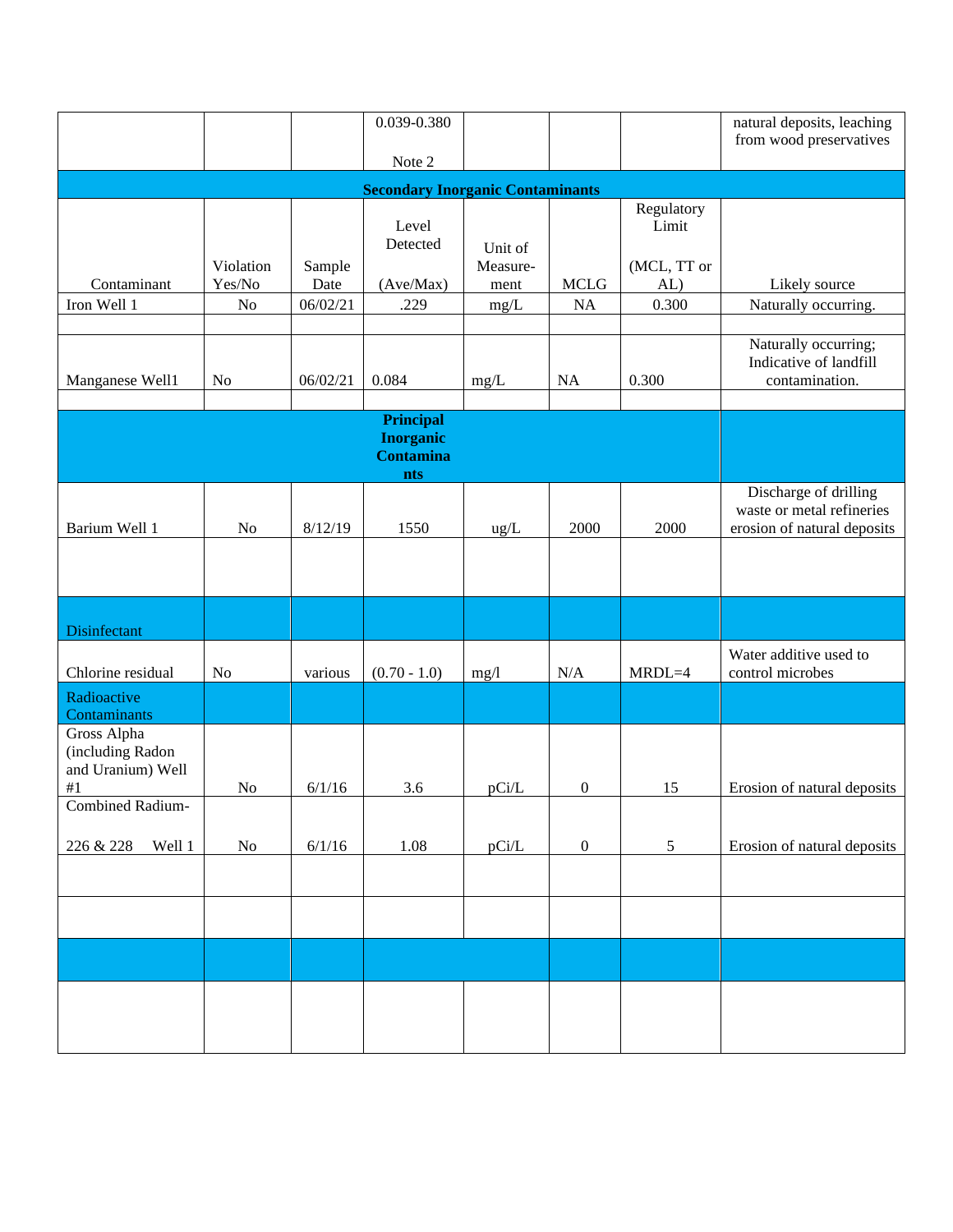#### **Notes:**

1 – The level presented represents the 90th percentile of the 10 sites tested. A percentile is a value on a scale of 100 that indicates the percent of a distribution that is equal to or below it. The 90th percentile is equal to or greater than 90% of the lead values detected at your water system. In this case 10 samples were collected from your water system and the 90<sup>th</sup> percentile was  $\lt 1.0$  ug/l. All samples were between ND and 1.9 ug/l, as noted in the table. The action level for lead was not exceeded at any of the sites tested.

2 – The level presented represent the 90th percentile of the 10 sites tested. A percentile is value on a scale of 100 that indicated the percent of a distribution that is equal to or greater than 90% of the copper values detected at our water system. In this case 10 samples were collected from our water system and the  $90<sup>th</sup>$  percentile was 0.320 mg/l. All samples were between 0.039and 0.380 mg/l as noted in the table. The action level of copper was not exceeded at any of the sites tested

*Maximum Contaminant Level (MCL)*: The highest level of a contaminant that is allowed in drinking water. MCLs are set as close to the MCLGs as feasible.

*Maximum Contaminant Level Goal (MCLG)*: The level of a contaminant in drinking water below which there is no known or expected risk to health. MCLGs allow for a margin of safety.

*Maximum Residual Disinfectant Level (MRDL)*: The highest level of a disinfectant allowed in drinking water. There is convincing evidence that addition of a disinfectant is necessary for control of microbial contaminants.

*Maximum Residual Disinfectant Level Goal (MRDLG)*: The level of a drinking water disinfectant below which there is no known or expected risk to health. MRDLGs do not reflect the benefits of the use of disinfectants to control microbial contamination.

Action Level (AL): The concentration of a contaminant which, if exceeded, triggers treatment or other requirements which a water system must follow.

*Treatment Technique (TT)*: A required process intended to reduce the level of a contaminant in drinking water.

*Non-Detects (ND)*: Laboratory analysis indicates that the constituent is not present.

*Milligrams per liter (mg/l)*: Corresponds to one part of liquid in one million parts of liquid (parts per million - ppm).

*Micrograms per liter (ug/l)*: Corresponds to one part of liquid in one billion parts of liquid (parts per billion  $-ppb$ ).

### **WHAT DOES THIS INFORMATION MEAN?**

As you can see by the table, our system had no violations. We have learned through our operating and monitoring requirements that some contaminants have been detected however, these contaminants were detected below the level allowed by the state. Our main well source which is Water St pumphouse didn't exceed any MCL in the 2021 season.

If present, elevated levels of lead can cause serious health problems, especially for pregnant women, infants, and young children. It is possible that lead levels at your home may be higher than at other homes in the community as a result of materials used in your home's plumbing. Holland Water District is responsible for providing high quality drinking water but cannot control the variety of materials used in plumbing components. When your water has been sitting for several hours, you can minimize the potential for lead exposure by flushing your tap for 30 seconds to 2 minutes before using water for drinking or cooking. If you are concerned about lead in your water, you may wish to have your water tested. Information on lead in drinking water, testing methods, and steps you can take to minimize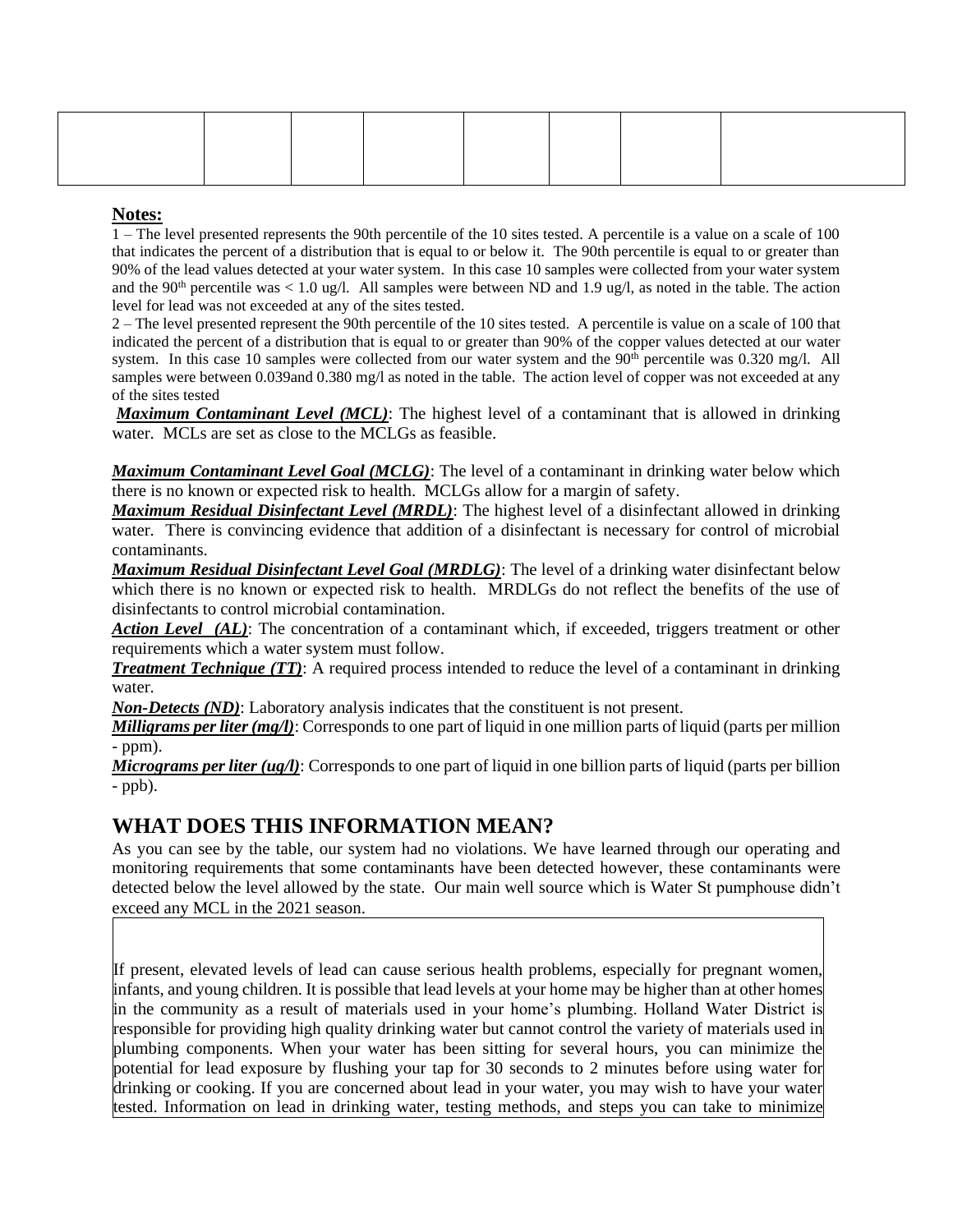exposure is available from the Safe Drinking Water Hotline (1-800-426-4791) or at [http://www.epa.gov/safewater/lead.](http://www.epa.gov/safewater/lead)

# **IS OUR WATER SYSTEM MEETING OTHER RULES THAT GOVERN OPERATIONS?**

We did not have any violations for the reporting year 2021. We tested for PFOS, PFOA, and 1,4-Dioxane and these levels were non detect. So that means we were way below the maximum containment levels for these. The State has lowered the sampling requirements for the year 2022. We have met all reporting requirements set by the DOH.

The Holland Water Department system was issued a waiver for sampling asbestos. This waiver expires on December 31,2023. We were also issued a waiver of required sampling for bis-(2-ethylhexl) adipate, bis-(2-ethyl-phthalate and benzo-a-pyrene (SOCS); this waiver expires on December 31, 2022.

This ANNUAL WATER QUALITY REPORT is displayed @ [www.townofhollandny.com](http://www.townofhollandny.com/)

## **DO I NEED TO TAKE SPECIAL PRECAUTIONS?**

 Although our drinking water meets or exceeded State and Federal regulations, some people may be more vulnerable to disease causing microorganisms or pathogens in drinking water than the general population. Immuno-compromised persons such as persons with cancer undergoing chemotherapy, persons who have undergone organ transplants, people with HIV/AIDS or other immune system disorders, some elderly, and infants can be particularly at risk from infections. These people should seek advice from their health care provider about their drinking water. EPA/CDC guidelines on appropriate means to lessen the risk of infection by Cryptosporidium, Giardia and other microbial pathogens are available from the Safe Drinking Water Hotline (800-426-4791).

## **WHY SAVE WATER AND HOW TO AVOID WASTING IT?**

Although our system has an adequate amount of water to meet present and future demands, there are a number of reasons why it is important to conserve water:

- Saving water saves energy and some of the costs associated with both of these necessities of life;
- Saving water reduces the cost of energy required to pump water and the need to construct costly new wells, pumping systems and water towers; and
- Saving water lessens the strain on the water system during a dry spell or drought, helping to avoid severe water use restrictions so that essential fire fighting needs are met.

You can play a role in conserving water by becoming conscious of the amount of water your household is using, and by looking for ways to use less whenever you can. It is not hard to conserve water. Conservation tips include:

- Automatic dishwashers use 15 gallons for every cycle, regardless of how many dishes are loaded. So get a run for your money and load it to capacity.
- $\bullet$  Turn off the tap when brushing your teeth.
- Check every faucet in your home for leaks. Just a slow drip can waste 15 to 20 gallons a day. Fix it and you can save almost 6,000 gallons per year.
- Check your toilets for leaks by putting a few drops of food coloring in the tank, watch for a few minutes to see if the color shows up in the bowl. It is not uncommon to lose up to 100 gallons a day from one of these otherwise invisible toilet leaks. Fix it and you save more than 30,000 gallons a year.